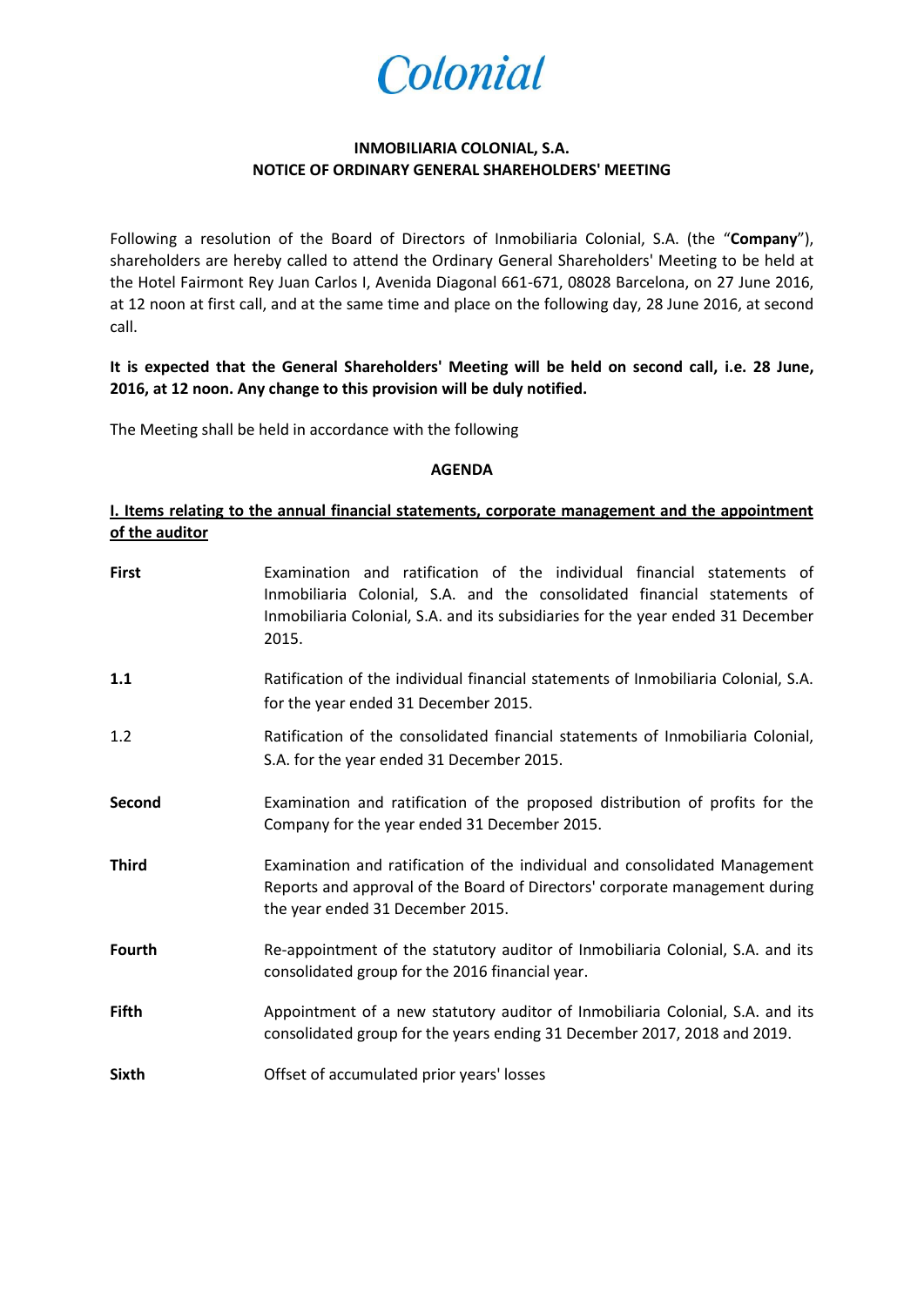

# **II. Items relating to the non-monetary share capital increases and the authorisation of the Board of Directors to increase share capital.**

- **Seventh** A share capital increase paid through non-monetary contributions for a nominal amount of €22,701,480, through the issue and circulation of 90,805,920 new ordinary shares, each with a par value of €0.25 and allowing for incomplete subscription, for which the consideration consists of shares in *Société Foncière Lyonnaise* (SFL) owned by Reig Capital Group Luxembourg Sàrl. Delegation of powers.
- **Eighth** A share capital increase paid through non-monetary contributions for a nominal amount of €72,142,857.50, through the issue and circulation of 288,571,430 new ordinary shares, each with a par value of €0.25 and allowing for incomplete subscription, for which the consideration consists of all the shares in Hofinac Real Estate, S.L. owned by Hofinac B.V. Delegation of powers.
- **Ninth** Authorisation of the Board of Directors, in accordance with article 297.1.b) of the Consolidated Text of the Spanish Limited Liability Companies Law, to increase, within a maximum period of five years, share capital, in the form of cash contributions, by up to half the existing amount of share capital, on one or more occasions, when and for the amounts deemed appropriate. Within the maximum amount indicated, the Board of Directors is empowered to exclude the pre-emptive subscription right under certain conditions, with this power being limited to a maximum nominal amount, overall, equal to 20% of the share capital. Revoking the authorisation granted through resolution nine at the Company's General Shareholders' Meeting held on 30 June 2014.

## **III. Items relating to the appointment and remuneration of Company Directors**

- **Tenth** Determination of the number of members of the Board of Directors.
- **Eleventh** Ratification and appointment of Sheikh Ali Jassim M. J. Al-Thani as Director of the Company, with the category of proprietary director.
- **Twelfth** Appointment of Adnane Mousannif as Director of the Company, with the category of proprietary director.
- **Thirteenth** Appointment of Mr. Carlos Fernández González as Director of the Company, with the category of proprietary director.
- **Fourteenth** Vote of a consultative nature on the Annual report for 2015 on the Remuneration of Company Directors of Inmobiliaria Colonial, S.A.
- **Fifteenth** Directors' Remuneration Policy of Inmobiliaria Colonial, S.A.

# **IV. Items relating to amendments to the Company Bylaws and the Regulations of the Shareholders' Meeting**

**Sixteenth** Amendments to the Company Bylaws for the adaptation thereof to the latest legislative developments during 2015.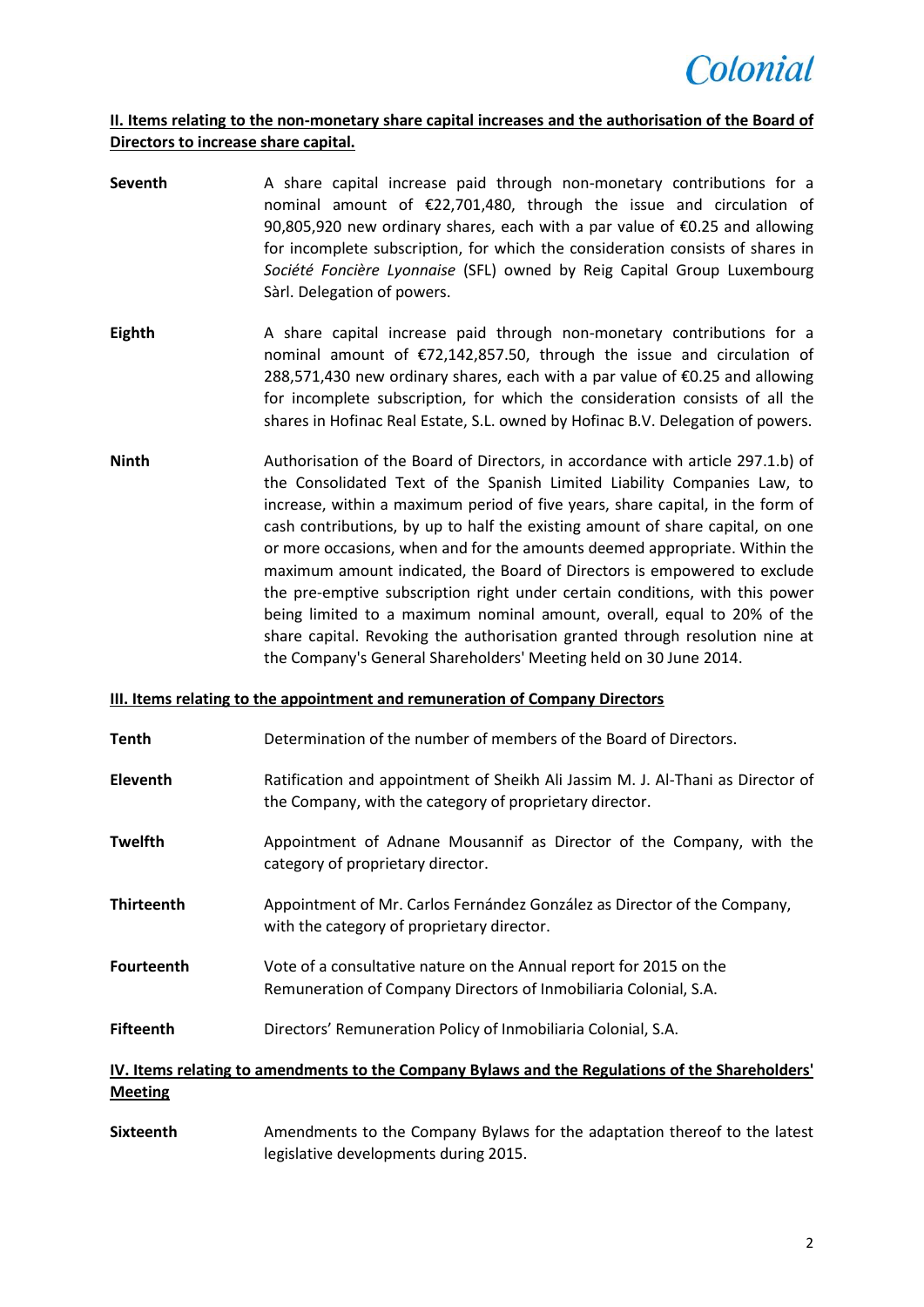# *colonial*

- **16.1** Amendment to article 2 of the Company Bylaws to adapt them to *Royal Legislative Decree 1/2010 of 2 July, approving the Consolidated Text of the Spanish Limited Liability Companies Law* after the amendments introduced by *Law 9/2015, of 25 May on urgent bankruptcy measures*.
- **16.2** Amendment to article 22 of the Company Bylaws to adapt them to *Royal Legislative Decree 1/2010 of 2 July, approving the Consolidated Text of the Spanish Limited Liability Companies Law* after the amendments introduced by *Law 5/2015, of 27 April on the development of business financing*.
- **16.3** Amendment to article 32 of the Company Bylaws to adapt them to *Royal Legislative Decree 1/2010 of 2 July, approving the Consolidated Text of the Spanish Limited Liability Companies Law* after the amendments introduced by *Law 22/2015, of 20 July on Financial Auditing.*
- **Seventeenth** Amendments to the Regulations of the Shareholders' Meeting, principally to adapt them to the latest legislative changes carried out in 2015.
- **17.1** Amendment to articles 5, 16 and 22 of the Company's Regulations of the Shareholders' Meeting, to adapt them to *Royal Legislative Decree 1/2010 of 2 July, approving the Consolidated Text of the Spanish Limited Liability Companies Law* after the amendments introduced by *Law 5/2015, of 27 April on the development of business financing*.
- **17.2** Amendment to article 8 of the Company's Regulations of the Shareholders' Meeting, to adapt them to *Royal Legislative Decree 1/2010 of 2 July, approving the Consolidated Text of the Spanish Limited Liability Companies Law*after the amendments introduced by *Law 15/2015, of 2 July, on Voluntary Jurisdiction.*
- **17.3** Amendment to article 18 of the Company's Regulations of the Shareholders' Meeting, to adapt its content to the provisions of various articles of said Regulations of the Shareholders' Meetings and the Company Bylaws in relation to the right to attend the General Shareholders' Meeting*.*

## **V. Items relating to the grouping of shares and delegation of powers**

**Eighteenth** Grouping and cancellation of the shares into which the Company's share capital is divided at the time when the resolution is implemented, for the exchange of the existing shares for new shares, in the ratio of 1 new share for 10 old shares, increasing the current face value of €0.25 to €2.50 without affecting the total amount of the company's capital. Delegation of powers.

# **Nineteenth** Delegation of powers.

## **ADDENDUM TO THE CALL NOTICE AND SUBMISSION OF NEW MOTIONS**

Pursuant to article 16 of the Company Bylaws and article 519 of *Royal Legislative Decree 1/2010 of 2 July, approving the Consolidated Text of the Spanish Limited Liability Companies Law*, shareholders, representing at least 3% of the Company's share capital, may request that an addendum to this present call notice be published, adding one or more items to the agenda, provided that such new items are accompanied by a justification or, where appropriate, a well-grounded proposed resolution. To exercise this right, the shareholder must provide reliable notice to the Company, with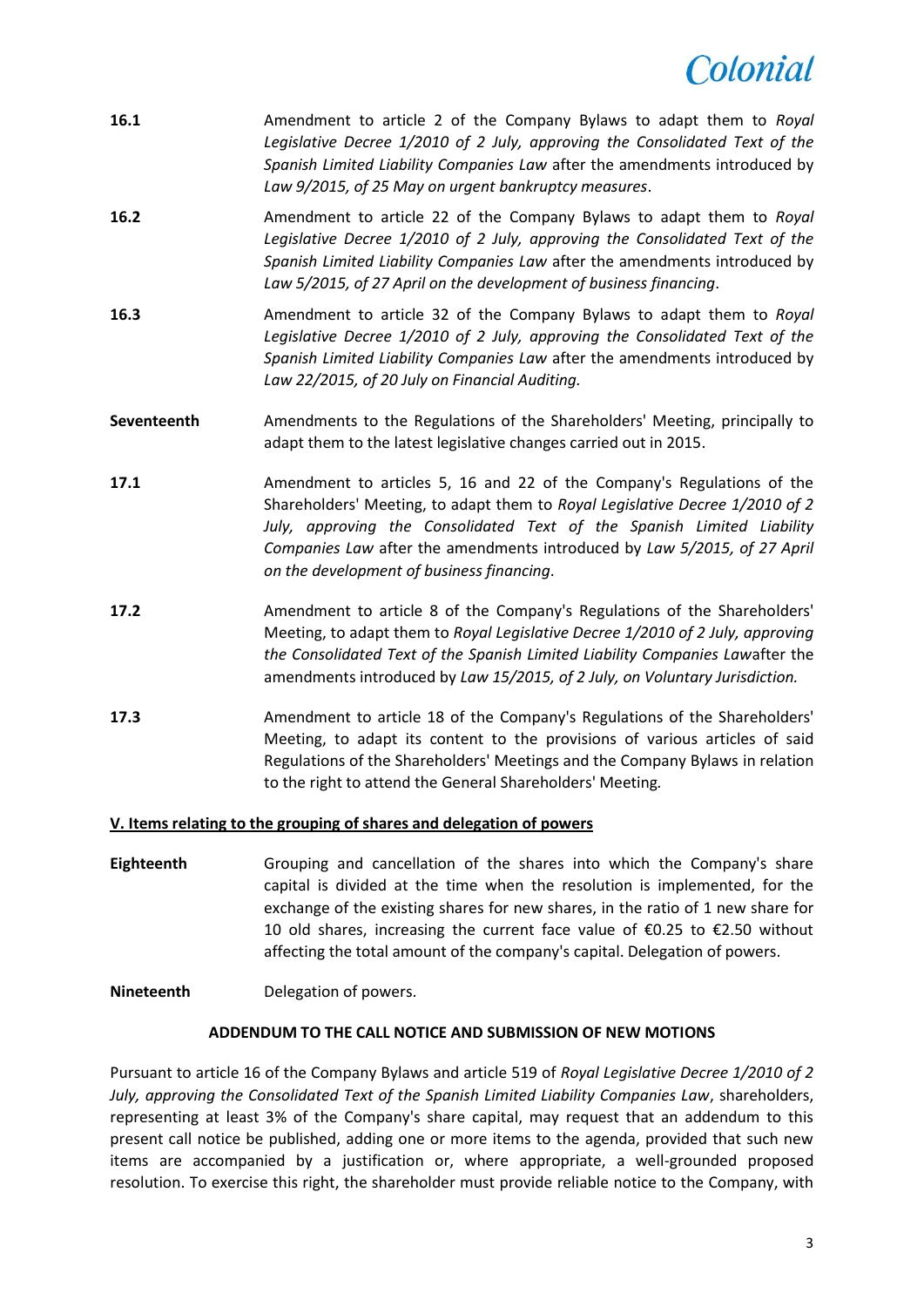

said notice to be received at the Company's registered office within 5 days following the publication of the notice. The addendum to the call notice must be published at least 15 days prior to the scheduled date of the meeting.

In addition, shareholders, representing at least 3% of the Company's share capital may, by the same deadline and in the same form as indicated in the preceding paragraph, present well-grounded proposals on items already on the agenda or which should be included in the meeting agenda. As they are received, the Company will ensure that these proposed resolutions, and any documentation attached to them, are distributed to all shareholders, continuously publishing them on its corporate website [\(www.inmocolonial.com\)](http://www.inmocolonial.com/).

## **ONLINE SHAREHOLDERS' FORUM**

Pursuant to article 11 of the Regulations of the Shareholders' Meeting and article 539.2 of the Spanish Limited Liability Companies Law, from the publication of this call notice and until the end of the day before the date the General Shareholders' Meeting is held, an Online Shareholders Forum will be set up on the Company's website which may be accessed, with the due safeguards, by shareholders and specific and voluntary associations of shareholders that may legally be established and are recorded in the special register created by the Spanish National Securities Market Commission (CNMV). Proposals to be presented as an addendum to the agenda announced in this call notice, requests for support for such proposals, initiatives to achieve a sufficient percentage to exercise a minority right envisaged in the law, or offers or requests for proxies may be posted on the Online Shareholders' Forum.

## **RIGHT TO INFORMATION**

Shareholders have until five days before the scheduled date of the General Shareholders' Meeting, from the publication of this present call notice, to request such information or clarifications as they deem necessary in relation to the items included on the agenda, or to prepare in writing such questions as they consider appropriate. They may also do so verbally during the meeting. Shareholders may also request in writing within the same time frame, or verbally during the meeting, the clarifications they consider necessary in relation to any public information that the Company may have disclosed to the Spanish National Securities Market Commission (CNMV) since the date of the immediately preceding General Meeting, or regarding the auditor's report.

In accordance with the requirements of articles 197, 272, 286, 287, 518, 520 and related provisions of the Spanish Limited Liability Companies Law, shareholders have the right to examine and consult the following documentation at the Company's registered office, at Avda. Diagonal 532, in Barcelona; on Colonial's corporate website [\(www.inmocolonial.com\)](http://www.inmocolonial.com/); or to request it to be delivered to them free of charge:

- Notice of the meeting.
- The total number of shares and voting rights at the date the call notice is issued.
- The complete texts of the draft resolutions of each and every item on the agenda and, where appropriate, the draft resolutions presented by shareholders.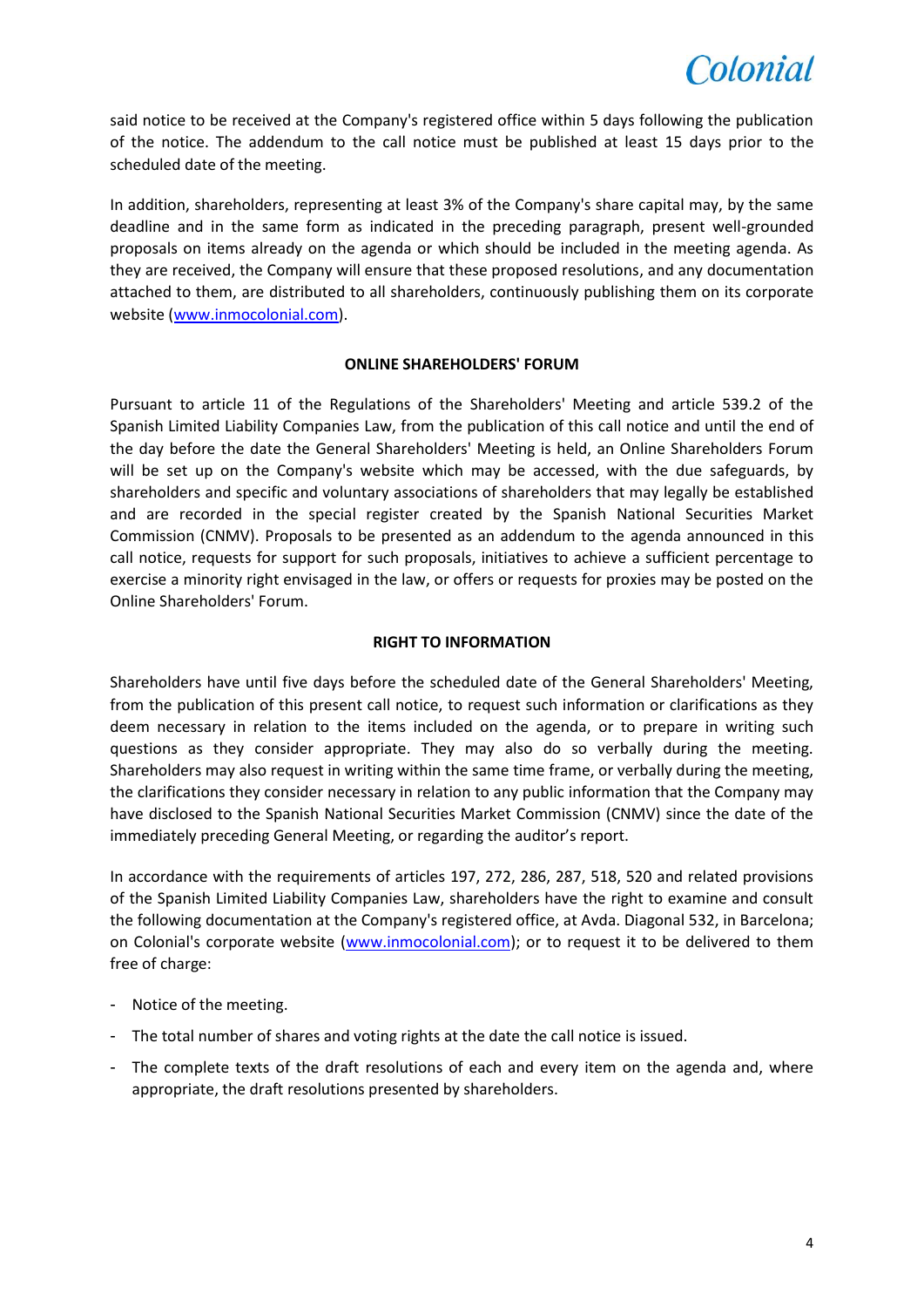Likewise, with regard to the items on the agenda related to the financial statements, corporate management and the appointment of the auditor:

- The 2015 individual and consolidated annual financial statements (balance sheet, income statement, statement of changes in equity, cash flow statement and notes to the financial statements), along with the respective Auditors' Reports.
- 2015 Individual and Consolidated Management Reports.
- 2015 Annual Corporate Governance Report.
- Audit and Control Committee report on the independence of the external auditor.
- Audit and Control Committee report on its functioning.

With regard to items on the agenda relating to the non-monetary capital increases and the authorisation of the Board of Directors to increase share capital:

- Report by the Board of Directors of Inmobiliaria Colonial, S.A. in relation to the proposed capital increase paid through non-monetary contributions, consisting of shares of *Société Foncière Lyonnaise* (SFL) owned by Reig Capital Group Luxembourg Sàrl, and with incomplete subscription provided for.
- Independent expert report in relation to the proposed capital increase paid through nonmonetary contributions, consisting of shares of *Société Foncière Lyonnaise* (SFL) owned by Reig Capital Group Luxembourg Sàrl.
- Report by the Board of Directors of Inmobiliaria Colonial, S.A. in relation to the proposed capital increase paid through non-monetary contributions, consisting of all the shares of Hofinac Real Estate, S.L., owned by Hofinac B.V., and with incomplete subscription provided for.
- Independent expert report in relation to the proposed capital increase paid through nonmonetary contributions, consisting of all the shares of Hofinac Real Estate, S.L. owned by Hofinac B.V.
- Report by the Board of Directors of Inmobiliaria Colonial, S.A. on the motion to delegate to the Board the power to increase share capital by virtue of article 297.1.b) of the Consolidated Text of the Spanish Limited Liability Companies Law.

With regard to the items on the agenda related to the appointment and remuneration of Company Directors:

- Directors' Remuneration Policy of Inmobiliaria Colonial, S.A.
- Report of the Appointments and Remuneration Committee of Inmobiliaria Colonial, S.A. on the Directors' Remuneration Policy.
- Reasoned proposal presented by the Board of Directors of Inmobiliaria Colonial, S.A. regarding the Directors' Remuneration Policy of Inmobiliaria Colonial, S.A.
- Annual report for 2015 on the remuneration of Company Directors.
- Explanatory reports from the Board of Directors assessing the competence, experience and merit of the candidate whose ratification and/or appointment is proposed.
- Report on the Directors whose appointment or ratification is put to the General Meeting.
- Report of the Appointments and Remuneration Committee on its functioning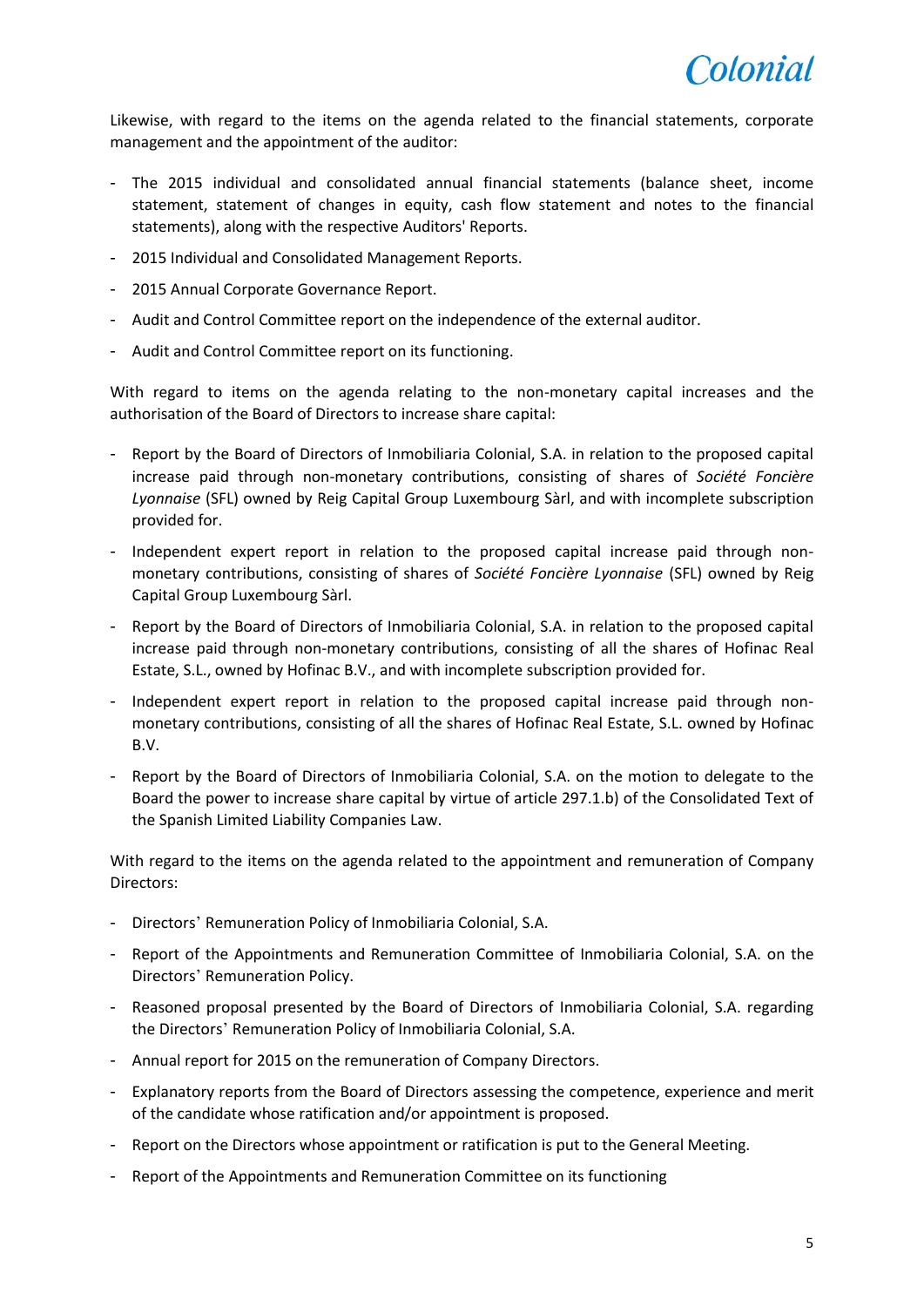

With regard to the items on the agenda related to the amendment to the Company Bylaws and the Regulations of the Shareholders' Meeting:

- Board of Directors Report on the motions to partially amend the Bylaws.
- Consolidated Text of the Company Bylaws.
- Report by the Board of Directors in relation to the proposed amendment to the Regulations of the Shareholders' Meeting.
- Consolidated Text of the Regulations of the Shareholders' Meeting.

With regard to the items on the agenda relating to the grouping of shares and delegation of powers:

- Report of the Board of Directors of Inmobiliaria Colonial, S.A. on the proposed grouping of the shares into which the Company's capital is divided for the purpose of exchanging the existing shares for new shares.

Likewise, and in general:

- Information on the communication channels between the Company and the shareholders.
- Attendance, proxy voting and remote voting card.
- Methods and procedures for appointing a proxy at the General Shareholders' Meeting and for remote voting.
- Operating rules for the Online Shareholders Forum.
- Corporate Social Responsibility policy.

#### **RIGHT TO ATTENDANCE**

Pursuant to article 19 of the Company Bylaws and article 12 of the Regulations of the Shareholders' Meeting, shareholders who, alone or as a group, hold a minimum of 500 shares, which must be registered in the book entry register 5 days prior to the date scheduled for the meeting, and who are able to prove this by presenting the corresponding certificate of status or attendance card issued by the Company or entities responsible for keeping the book entry register, may attend General Meetings and vote in person or arrange to be duly represented.

#### **RIGHT TO REPRESENTATION**

In accordance with the requirements of article 20 of the Company Bylaws and article 13 of the Regulations of the Shareholders' Meeting all shareholders entitled to attend meetings may arrange to be represented at General Meetings by another person. Proxies must be granted in writing or by means of remote communication, in accordance with the terms established in the following section, and specifically for the present General Meeting in accordance with the provisions of article 184 of the Spanish Limited Liability Companies Law.

The proxy may represent more than one shareholder with no limit on the number of shareholders they may represent. When the proxy holder represents more than one shareholder, he or she may cast contrary votes in response to the instructions given by each such shareholder.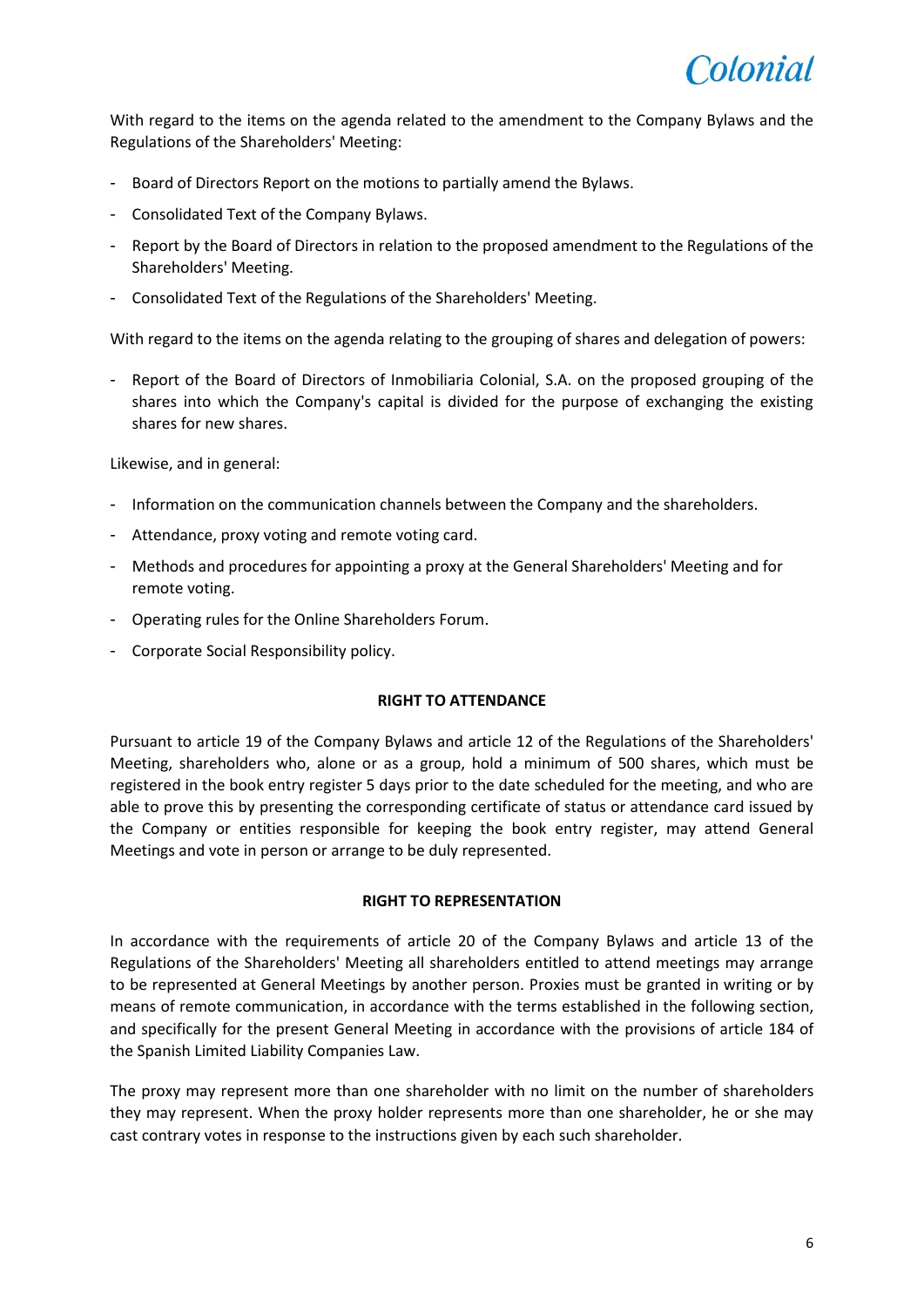The right to representation by proxy should be exercised in compliance with both applicable regulations and those on the corporate website.

Proxies may be revoked at any time. The attendance of the shareholder represented by proxy at the General Shareholders' Meeting , either in person or by having voted remotely, supposes the revocation of any proxy, whatever its date.

The Chairman and Secretary of the General Shareholders' Meeting shall have wide ranging powers to acknowledge the validity of the document or medium accrediting the proxy.

The proxy can exercise the right to representation by presenting the attendance, proxy and remote voting card, duly completed and signed, on the day of the General Shareholders' Meeting.

Where proxies are received that do not indicate the specific person upon whom the shareholder has placed representation, the proxy will be understood to be granted in favour of the Chairman of the Board of Directors or any person acting as their substitute in case of a conflict of interests.

Pursuant to articles 523 and 526 of the Spanish Limited Liability Companies Law, it is hereby disclosed that the following could find themselves in a situation of conflict of interests: (i) the Chairman, and any other member of the Board of Directors, with respect to items three, eleven, twelve, thirteen, fourteen and fifteen of the agenda, and (ii) those member of the Board affected, where appropriate, by the circumstances described in sections b) and c) of article 526.1 of the Spanish Limited Liability Companies Law that may arise in addition to items on the agenda. In relation to any of these, if a shareholder represented by proxy has not given specific voting instructions, the proxy, will be deemed to be granted to the Secretary of the General Shareholders' Meeting.

# **PROXY VOTING AND REMOTE VOTING**

Shareholders should inform the Company, prior to the holding of the General Shareholders' Meeting, of their intention to exercise their proxy right, or they can cast their vote on the items included in the agenda in writing and inform the Company of this, prior to the meeting, through the following methods:

- a) Personal delivery of the attendance, proxy and remote voting card received from the securities depository, or, where appropriate, the printable version of this card included on the Company's website, duly completed and signed in the section "*Proxy*" or, where appropriate, "*Remote Voting*", to the Company's registered office (Avda. Diagonal number 532, 08006 Barcelona), between 09:00 to 14:00, addressed for the attention of the Shareholder Service Office.
- b) Sending by post of the attendance, proxy and remote voting card received from the securities depository, or, where appropriate, the printable version of this cardincluded on the Company's website, duly completed and signed in the section "*Proxy*" or, where appropriate, "*Remote Voting*", to the Company's registered office (Avda. Diagonal number 532, 08006 Barcelona), addressed for the attention of the Shareholder Service Office.
- c) Via the platform for proxy votes and votes by electronic media, available on the corporate website [\(www.inmocolonial.com\)](http://www.inmocolonial.com/), in accordance with the procedures indicated there.

The proxy or the vote submitted by whichever of the methods shown in sections a), b) and c) above, must be received by the Company at least twenty-four hours before the holding of the General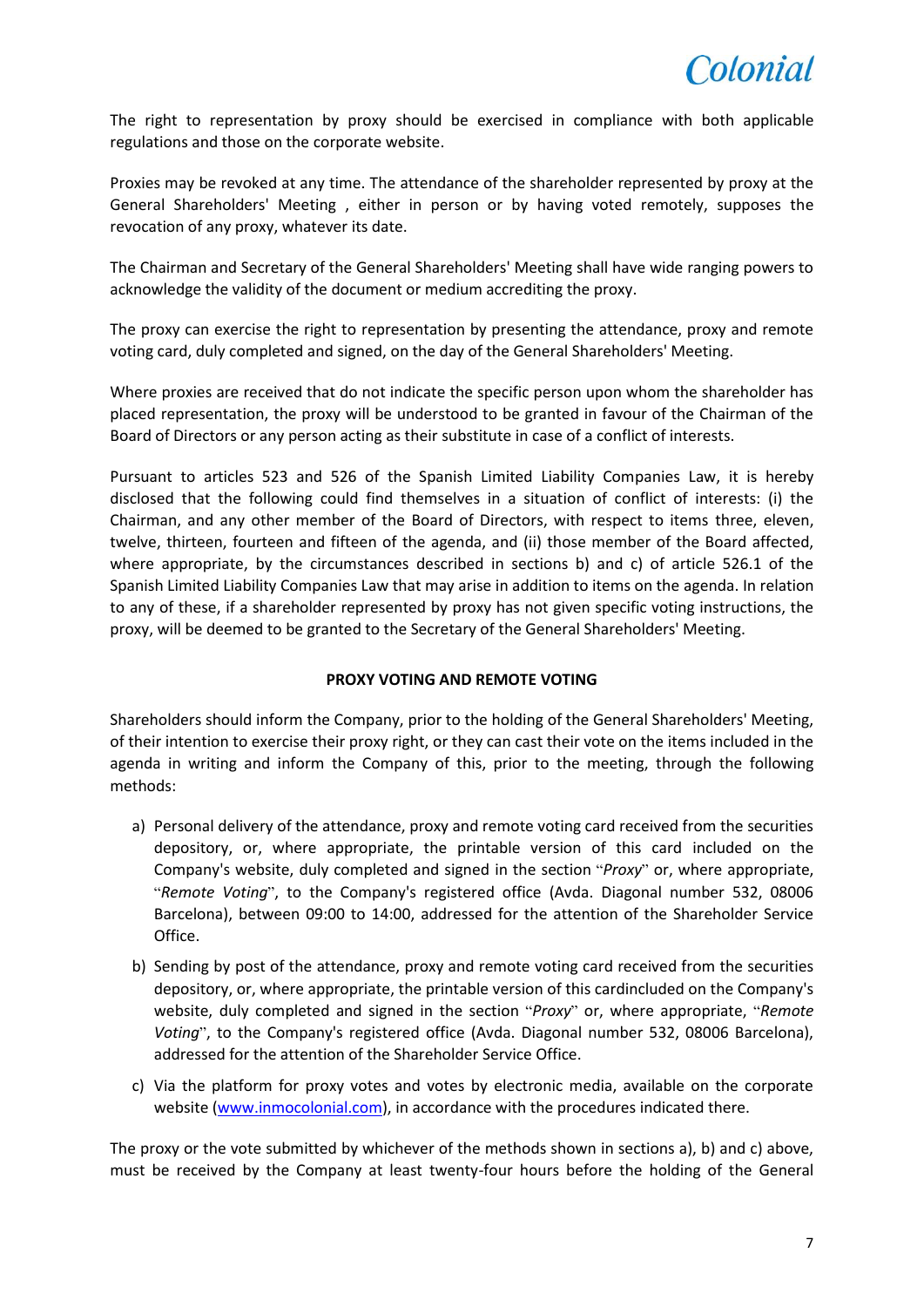

Shareholders' Meeting on first call, although the Chairman has the power to accept any votes and proxy votes received after that deadline. Otherwise the vote or proxy shall be deemed not to have been granted.

Votes cast remotely shall be rendered null and void:

- a) By subsequent and express revocation made by the same medium employed for the casting of the vote and within the period established to this end.
- b) By physical attendance at the meeting of the shareholder who cast the vote in question.

Shareholders voting remotely shall be deemed present for the purposes of constituting a quorum for the General Shareholders' Meeting.

## **PERSONAL DATA PROTECTION**

Pursuant to applicable personal data protection regulations (*Organic Law 15/1999, of 13 December, on Personal Data Protection*), shareholders are informed of the existence of an automated file or handling of personal data provided by the shareholders or banking institutions and securities brokers and dealers in which said shareholders have deposited their shares, through the entity legally qualified to keep the registry of book entries, IBERCLEAR, on the occasion of the General Shareholders' Meeting, as well as any other data that may stem as a result. The purpose of said automated file or handling is solely to manage and administer the data of shareholders and, if applicable, that of their representatives in the context of the of the Company's General Shareholders' Meeting.

Pursuant to the provisions of the Law, shareholders or their representatives may exercise the right to access, rectify, cancel and oppose the data in the file by issuing the respective notification (which shall include the identification of the holder of the rights by means of a photocopy of the national ID document) to the following address: Inmobiliaria Colonial, S.A., Avda. Diagonal, number 532, 08006 Barcelona.

In its capacity as the data controller, Inmobiliaria Colonial, S.A. hereby informs about the adoption of the security measures required by law for its facilities, systems and files guaranteeing the confidentiality of personal data, with the exception of cases where said data must be disclosed as established by law or a judicial or administrative resolution.

## **PRESENCE AT THE GENERAL MEETING OF A NOTARY**

The Board of Directors has requested that the minutes of the General Shareholders' Meeting be drawn up by a public notary, in accordance with the requirements of article 203 of the Spanish Limited Liability Companies Law.